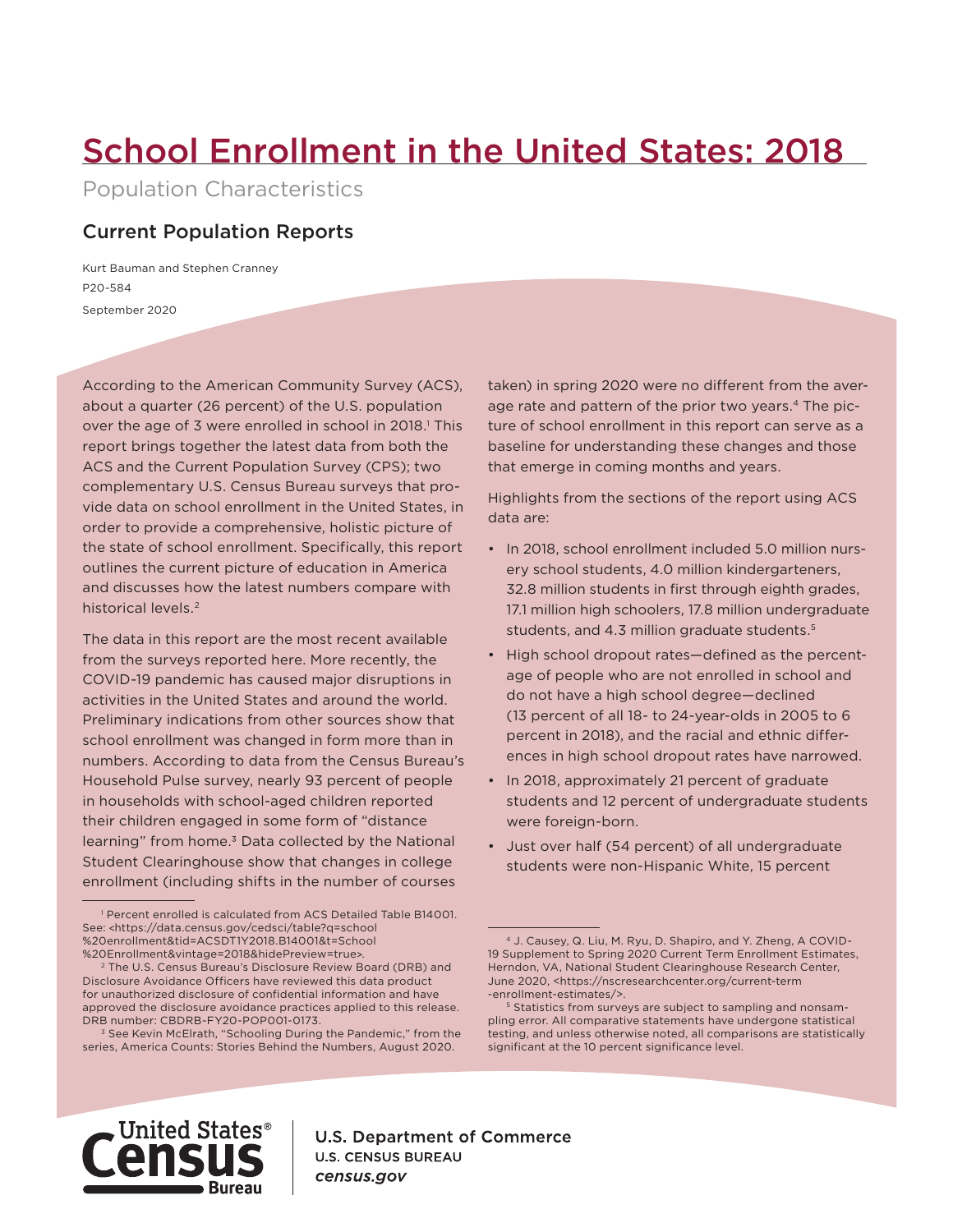were Black, 20 percent were Hispanic, and 8 percent were Asian.6

• Similarly, approximately 50 percent of all K-12 students were non-Hispanic White, 14 percent were Black, 25 percent were Hispanic, and 5 percent were Asian.

Highlights from the sections of the report using CPS data are:

- In the 16-year period from 2003 to 2018, the number of students enrolled in nursery school, kindergarten, elementary school, and high school differed from the 2018 level only in a few instances.<sup>7</sup>
- College enrollment levels rose by 3.8 million from 2003 to 2011, only to fall by 1.5 million from 2011 to 2018.
- The percentage of kindergarteners who attend full-day increased from 10 percent in 1967 to 81 percent in 2018.
- According to the CPS, the share of undergraduate

6 Federal surveys give respondents the option of reporting more than one race. Therefore, two basic ways of defining a race group are possible. A group such as Asian may be defined as those who reported Asian and no other race (the race-alone or single-race concept) or as those who reported Asian regardless of whether they also reported another race (the race-alone-or-in-combination concept). This report shows data using the race-alone approach. Use of the singlerace population does not imply that it is the preferred method of presenting or analyzing data. The Census Bureau uses a variety of approaches. This report will refer to the White-alone population as White, the Black-alone population as Black, and the Asian-alone population as Asian. In this report, the terms "White, not Hispanic" and "non-Hispanic White" are used interchangeably and refer to people who are not Hispanic and who reported White and no other race. Since Hispanics may be any race, data in this report for Hispanics overlap with data for race groups. For more information, see [<www.census.gov/mso/www/training/pdf](https://www.census.gov/mso/www/training/pdf/race-ethnicity-onepager.pdf) [/race-ethnicity-onepager.pdf>](https://www.census.gov/mso/www/training/pdf/race-ethnicity-onepager.pdf).

In 2005, high school enrollment was above the 2018 level, and the same was true for kindergarten enrollment from 2010 to 2013.

## **THE ACS AND THE CPS: TWO SOURCES OF SCHOOL ENROLLMENT DATA**

The ACS is the largest annual survey administered by the Census Bureau, sampling about 3.5 million housing unit addresses per year. It looks at a wide range of social, economic, and housing characteristics for the population using a multitude of demographic variables. Each year, the Census Bureau publishes the ACS's 1-year estimates for geographic areas with populations of 65,000 or more. For geographic areas with smaller populations, several years of data are pooled together to create more precise multiyear estimates. Since 2010, the ACS has published 5-year data for all geographic areas down to the census tract and block group levels.

The ACS samples the entire resident population, including those living in institutions and other group quarters such as prisons and hospitals. In this respect, data from the ACS are highly comparable with data collected in Census 2000 and earlier decennial censuses. The ACS asks respondents throughout the entire calendar year whether they were enrolled in school at any time in the previous three months. The survey also asks whether each enrolled person attended public school or private school, and in what grade or level the person was enrolled.<sup>1</sup>

While the ACS is the largest annual survey currently conducted by the Census Bureau, the CPS is the oldest. The CPS samples approximately 72,000 eligible housing units each month. The CPS is designed to meet reliability requirements for states and the 12 largest metropolitan areas, however, the sample size is sometimes not sufficient to describe small geographic areas. Estimates of school enrollment from the CPS are based on a special supplement administered every October since 1956, allowing the construction of a time series for school enrollment. The supplement on school enrollment asks detailed questions of people aged 3 and older. Twenty questions gather information on a single year of enrollment, enrollment status, and level for the previous year: whether the respondent goes to school full-time or part-time; whether they attend a 2-year or 4-year institution; whether they are obtaining any vocational training; and whether they received a degree in the previous year.<sup>2</sup> In general, the ACS is relied on for more recent estimates and for estimates at lower levels of geography due to its larger size, and the CPS is relied on for historical comparison. In addition, some of the additional questions in the CPS provide information not available in the ACS.

<sup>1</sup> Tables from the ACS about school enrollment can be accessed on the Census Bureau's data Web site at <[data.census.gov/cedsci/>](https://data.census.gov/cedsci/).

<sup>&</sup>lt;sup>2</sup> Tables about students and school enrollment from the CPS can be found on the Census Bureau's Web site at [<www.census.gov/topics/education](https://www.census.gov/topics/education/school-enrollment.html) [/school-enrollment.html>](https://www.census.gov/topics/education/school-enrollment.html).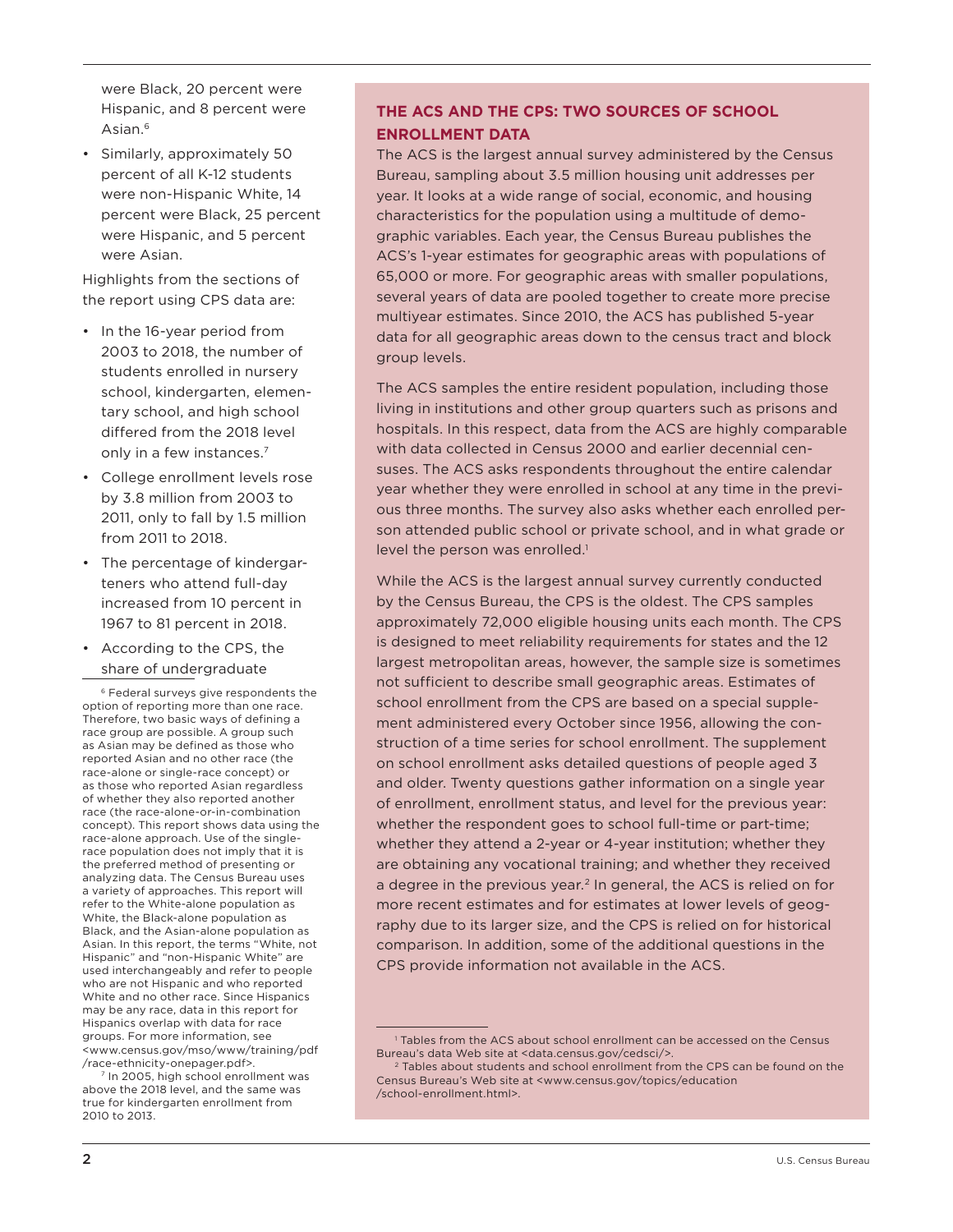#### Table 1. **School Enrollment by Level of Enrollment and Selected Characteristics: 2018**

(Population aged 3 and older enrolled in school. Numbers in thousands)

|                                  |          |        | Kindergarten through 12th grade |         |            |            | College |        |        |        |
|----------------------------------|----------|--------|---------------------------------|---------|------------|------------|---------|--------|--------|--------|
|                                  |          |        |                                 |         | Ele-       | Ele-       |         |        |        |        |
| Characteristic                   | Total    |        |                                 |         | men-       | men-       |         |        |        |        |
|                                  | enrolled | Nurs-  |                                 |         | tary       | tary       |         |        | Under- | Gradu- |
|                                  | in       | ery    |                                 | Kinder- | grades     | grades     | High    |        | gradu- | ate    |
|                                  | school   | school | Total                           | garten  | $1$ to $4$ | $5$ to $8$ | school  | Total  | ate    | school |
| Total                            | 80,917   | 4,966  | 53,882                          | 3,978   | 15,914     | 16,889     | 17,101  | 22,068 | 17,793 | 4,275  |
| <b>Sex</b>                       |          |        |                                 |         |            |            |         |        |        |        |
|                                  | 40,134   | 2,572  | 27,657                          | 2,029   | 8,155      | 8,672      | 8,801   | 9,905  | 8,137  | 1,768  |
| Female                           | 40.783   | 2.394  | 26,225                          | 1.949   | 7.759      | 8,217      | 8.300   | 12.164 | 9.656  | 2,508  |
| <b>Race and Hispanic origin</b>  |          |        |                                 |         |            |            |         |        |        |        |
| White alone                      | 53.827   | 3.340  | 35.838                          | 2.601   | 10.523     | 11,282     | 11,432  | 14.649 | 11,854 | 2,795  |
| White alone, non-Hispanic        | 41.608   | 2,639  | 26,987                          | 1,939   | 7.879      | 8,447      | 8,721   | 11,982 | 9,525  | 2,457  |
| Black alone                      | 11,632   | 682    | 7.730                           | 566     | 2,274      | 2,362      | 2,528   | 3,221  | 2,637  | 583    |
| Asian alone                      | 4,886    | 260    | 2.634                           | 208     | 763        | 814        | 849     | 1.992  | 1,400  | 592    |
| Hispanic (any race)              | 18,800   | 1,081  | 13,648                          | 1,017   | 4,079      | 4,359      | 4,191   | 4,072  | 3,570  | 502    |
| <b>Nativity</b>                  |          |        |                                 |         |            |            |         |        |        |        |
| Native-born                      | 75,301   | 4,863  | 51,479                          | 3,861   | 15,395     | 16,208     | 16,016  | 18,959 | 15,585 | 3,374  |
|                                  | 5.616    | 103    | 2,403                           | 117     | 519        | 682        | 1.085   | 3.110  | 2,208  | 901    |
| <b>Control of School</b>         |          |        |                                 |         |            |            |         |        |        |        |
| $Public$                         | 67.749   | 2.968  | 48.183                          | 3,494   | 14.234     | 15,082     | 15,374  | 16.598 | 14,041 | 2,557  |
|                                  | 13,168   | 1,998  | 5,699                           | 484     | 1,680      | 1,808      | 1,727   | 5,470  | 3,752  | 1,718  |
| <b>Region</b>                    |          |        |                                 |         |            |            |         |        |        |        |
|                                  | 13,374   | 869    | 8,550                           | 617     | 2,492      | 2,666      | 2,776   | 3,955  | 3,094  | 861    |
| Midwest                          | 16.747   | 1,075  | 11,270                          | 830     | 3,321      | 3.534      | 3,585   | 4.402  | 3,534  | 868    |
|                                  | 30,927   | 1,861  | 21,014                          | 1,564   | 6,259      | 6,594      | 6,597   | 8,051  | 6,499  | 1,553  |
| West                             | 19.869   | 1.160  | 13.048                          | 968     | 3.842      | 4.096      | 4.143   | 5.661  | 4.666  | 994    |
| <b>Language Spoken at Home</b>   |          |        |                                 |         |            |            |         |        |        |        |
| Total population aged 5 and over | 76.989   | 1.256  | 53.665                          | 3.761   | 15.914     | 16.889     | 17.101  | 22.068 | 17.793 | 4,275  |
|                                  | 58,871   | 1,018  | 41,445                          | 2,959   | 12,343     | 13,057     | 13,086  | 16,409 | 13,303 | 3,106  |
| Speaks a non-English language    | 18,118   | 238    | 12,220                          | 802     | 3,570      | 3,833      | 4,015   | 5,660  | 4,490  | 1,170  |

Note: Details may not sum to totals due to rounding.

Source: U.S. Census Bureau, 2018 American Community Survey, 1-Year Estimates. For more information, see <www.census.gov/acs>.

students who were over 30 years of age or were in adult roles such as marriage and parenthood declined between 2000 and 2018.

#### **CURRENT ENROLLMENT STATISTICS FROM THE AMERICAN COMMUNITY SURVEY**

This section describes the state of school enrollment drawing on data from the ACS. In 2018, 80.9 million people in the United States were enrolled in school (Table 1). This included 5.0 million nursery school students, 4.0 million kindergarteners, 32.8 million students in first through eighth grades, 17.1 million

high schoolers, 17.8 million undergraduate students, and 4.3 million graduate students.<sup>8</sup>

#### **Nursery School**

The ACS collects data year-round, thus it provides a picture of students across the entire year. At the nursery school level, private school attendance accounted for 40 percent of the total (2.0 of 5.0 million), more than at later grades, with the exception of graduate school. Graduate school had a lower number but a similar percentage in private school

enrollment. Only 10 percent of high school students and 21 percent of undergraduate students attended private schools. Although private school enrollment was prevalent among nursery school students, a majority (60 percent) attended public nursery schools. Racially and ethnically, about half (2.6 million) of nursery school students were non-Hispanic White alone, with 682,000 Black (14 percent), 260,000 Asian (5 percent), and 1.1 million Hispanic (22 percent) (Table 1). The vast majority (98 percent) of nursery school students were native-born (Table 1).

<sup>8</sup> Here and throughout the report, numbers may add up to more or less than the total due to rounding.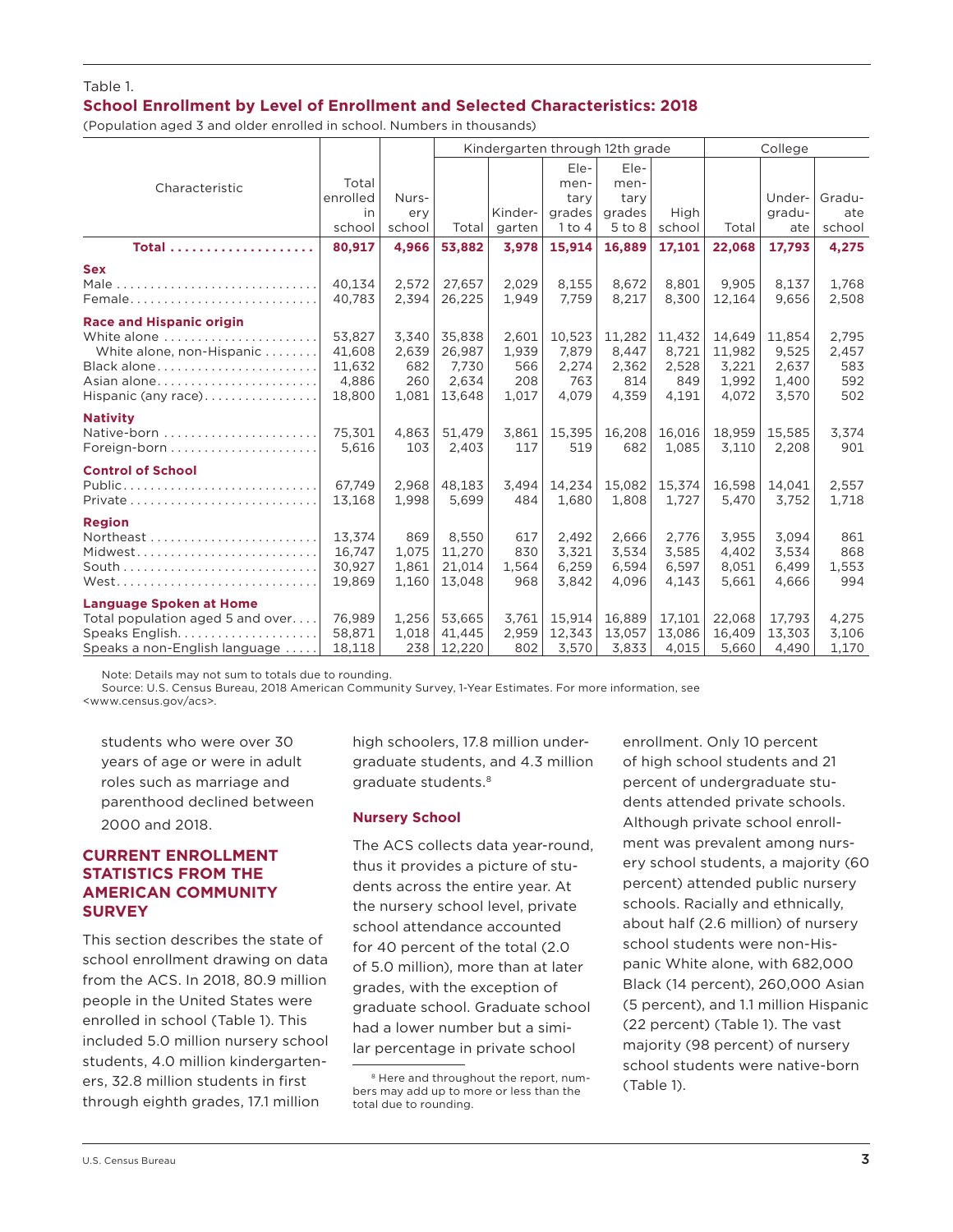#### Table 2. **Median Household Income of Students Enrolled in Nursery School through High School by Level of Enrollment and Control of School: 2018**

| Control of school                     | Nursery school | Kindergarten | Elementary<br>grades 1 to 4 | Elementary<br>grades 5 to 8 | High school |
|---------------------------------------|----------------|--------------|-----------------------------|-----------------------------|-------------|
| Total                                 | 83,600         | 71,600       | 72.900                      | 76,600                      | 81,000      |
| Public                                | 63,300         | 68,400       | 70.500                      | 73,800                      | 78,600      |
| Private $\ldots \ldots \ldots \ldots$ | 118,800        | 99.200       | 100,100                     | 105.100                     | 109,000     |

(Population aged 3 and older living in households. Income in inflation-adjusted 2018 dollars)

Source: U.S. Census Bureau, 2018 American Community Survey, 1-Year Estimates. For more information, see <www.census.gov/acs>.

Household income for children enrolled in school varied by level of enrollment (Table 2). Median annual income for households of nursery school students was \$84,000—higher than that for students in kindergarten through high school, which ranged from \$72,000 to \$81,000. Private nursery school students were in higher income homes than public nursery school students, with median household incomes in 2018 at \$119,000 versus \$63,000.9

#### **Kindergarten Through 12th Grade**

In 2018, 53.9 million students were enrolled in kindergarten through 12th grade. Of these, 27.0 million, or 50 percent of the total, were non-Hispanic White (Table 1). This percentage ranged from 49 percent in kindergarten to 51 percent in high school. In 2018, there were 7.7 million Black kindergarten through 12th grade students (14 percent of the total), 2.6 million Asian students in these grades (5 percent of the total), and 13.6 million Hispanic students (25 percent of the total). Most kindergarten through 12th grade students were native-born. In 2018, 2.4 million students in kindergarten through

12th grade—four percent of the total—were foreign-born (Table 1). The majority of U.S. kindergarten through 12th grade students attended public schools, while 5.7 million (11 percent) attended private schools (Table 1). Students in private schools came from homes with higher incomes than those students who attended public schools (Table 2). Specifically, those who attended private kindergarten, elementary school, or high school came from households with median incomes of \$99,000 to \$109,000, whereas students who attended public schools in kindergarten through 12th grade came from households with median incomes of \$68,000 to \$79,000.

#### **High School Dropouts**

In 2018, 6 percent of 18- to 24-year-olds were high school dropouts—that is, they were not currently enrolled in high school and had not completed high school (Figure 1). To provide a clearer sense of overall patterns over time, the ACS is used to investigate group-specific high school dropout rates over recent years. It is worth noting that some of these 18- to 24-year-olds may later return to school, but as of the time of the survey and for the purposes of this report, they

are considered dropouts.10 High school dropout rates in the United States have declined about 6 percentage points since 2005. This decline has been particularly noteworthy among Black and Hispanic youth (Figure 1). The Black dropout rate declined from 14 percent in 2005 to 7 percent in 2018, while the Hispanic rate dramatically declined from 27 percent to 10 percent during the same period. During this time, the non-Hispanic White rate declined from 8 percent to 5 percent, and the Asian dropout rate declined from 4 percent to 2 percent.

#### **College**

Throughout this report, the term "college" is used to refer to enrollment in both undergraduate and graduate schools. Undergraduate schools are generally 2- and 4-year programs that lead to associate's and bachelor's degrees. Graduate schools enroll students pursuing advanced degrees such as master's degrees, PhD's, law degrees, and medical degrees.

In 2018, a little over half (54 percent) of the 17.8 million undergraduate college students and 57 percent of the 4.3 million graduate

<sup>9</sup> The American Community Survey asks respondents to report the income received in the past 12 months from the time of interview. Interviewing takes place year-round, meaning part of the income reported in 2018 was received in 2017.

<sup>&</sup>lt;sup>10</sup> There are alternative methods of measuring drop-out statuses. For example, see the Department of Education report at <[https://nces.ed.gov/programs/dropout](https://nces.ed.gov/programs/dropout/technotes.asp) [/technotes.asp](https://nces.ed.gov/programs/dropout/technotes.asp)>.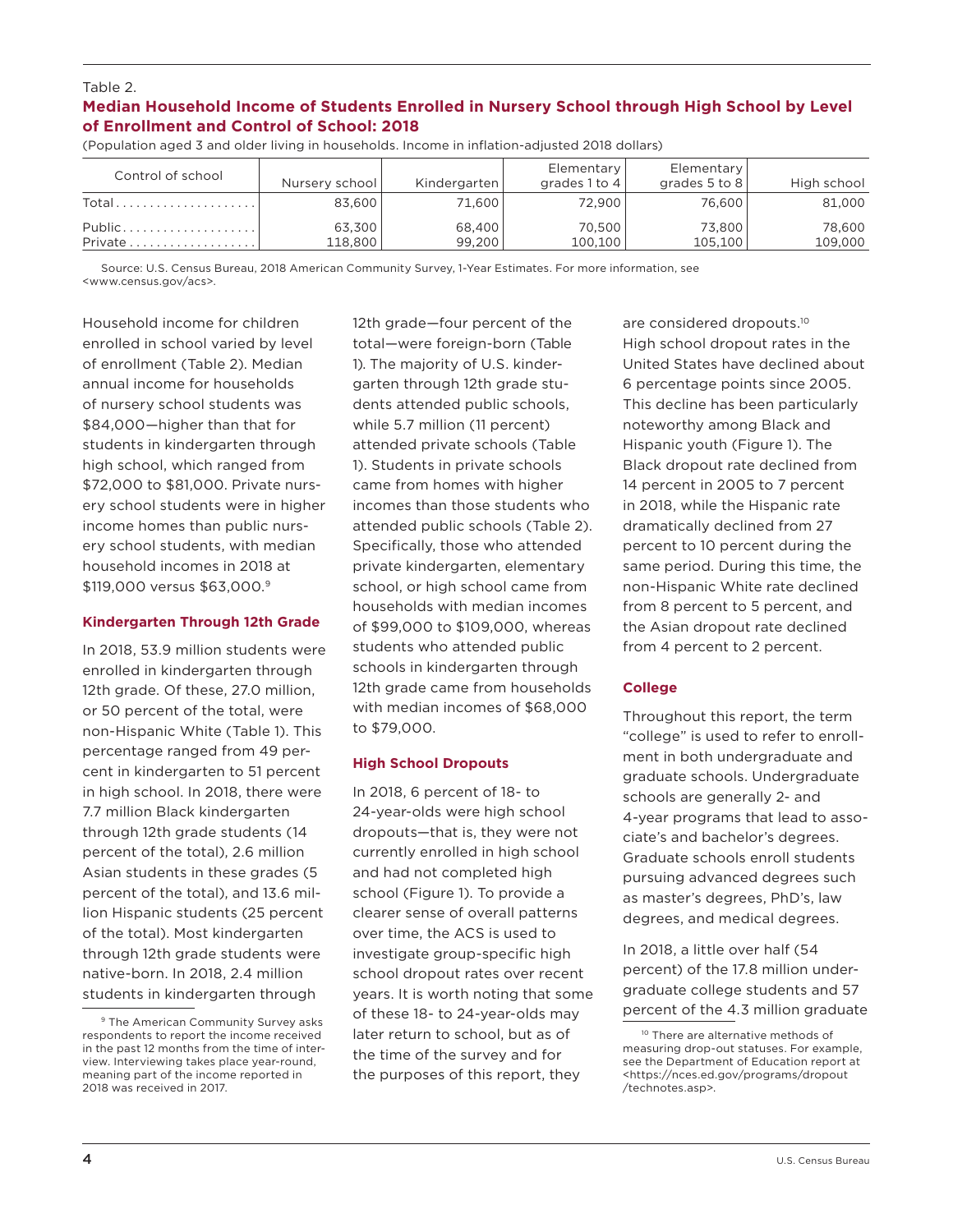

students were non-Hispanic White (Table 1). Black students made up 2.6 million, or 15 percent of all undergraduates, and 583,000 (14 percent) of graduate students. In 2018, 1.4 million Asians were enrolled as undergraduates (eight percent of the undergraduate population), and 592,000 were enrolled as graduate students (14 percent of the graduate population). The same year, 3.6 million Hispanics were enrolled as undergraduates (20 percent of the undergraduate population), and 502,000 were enrolled as graduate students (12 percent). Students who spoke a language other than English at home made up 25 percent (4.5 million) of undergraduates and 27 percent (1.2 million) of graduate students. By

comparison, the proportion speaking a language other than English among students at all levels was 24 percent.

Foreign-born students were 12 percent of undergraduates (2.2 million). However, the school level with the highest proportion of foreign-born students was graduate school, which in 2018 had 901,000 foreign-born students, 21 percent of the total number of graduate students (Table 1).

According to the ACS, in 2018 there were 9.7 million female undergraduate and 2.5 million female graduate students (Table 1), who constituted 54 and 59 percent of the undergraduate and graduate student body, respectively.

## **HISTORICAL PATTERNS OF ENROLLMENT, USING CENSUS AND ACS DATA**

Data on school enrollment have been collected in the decennial census since 1850. Before turning to examine the history available from CPS, these long-term data can help provide context (Figure 2).11 In 1850, 4.1 million of the 16.4 million people under the age of 30 (25 percent) were enrolled in school. By 2010, 75.9 million of the 126.0 million people under 30 (60 percent) were students. Since 2010, the number of students under the age of 30 decreased to

<sup>&</sup>lt;sup>11</sup> The American Community Survey serves as the continuation of the decennial census program for the purpose of measuring population characteristics. As such, data from the ACS are included along with census data in Figure 2.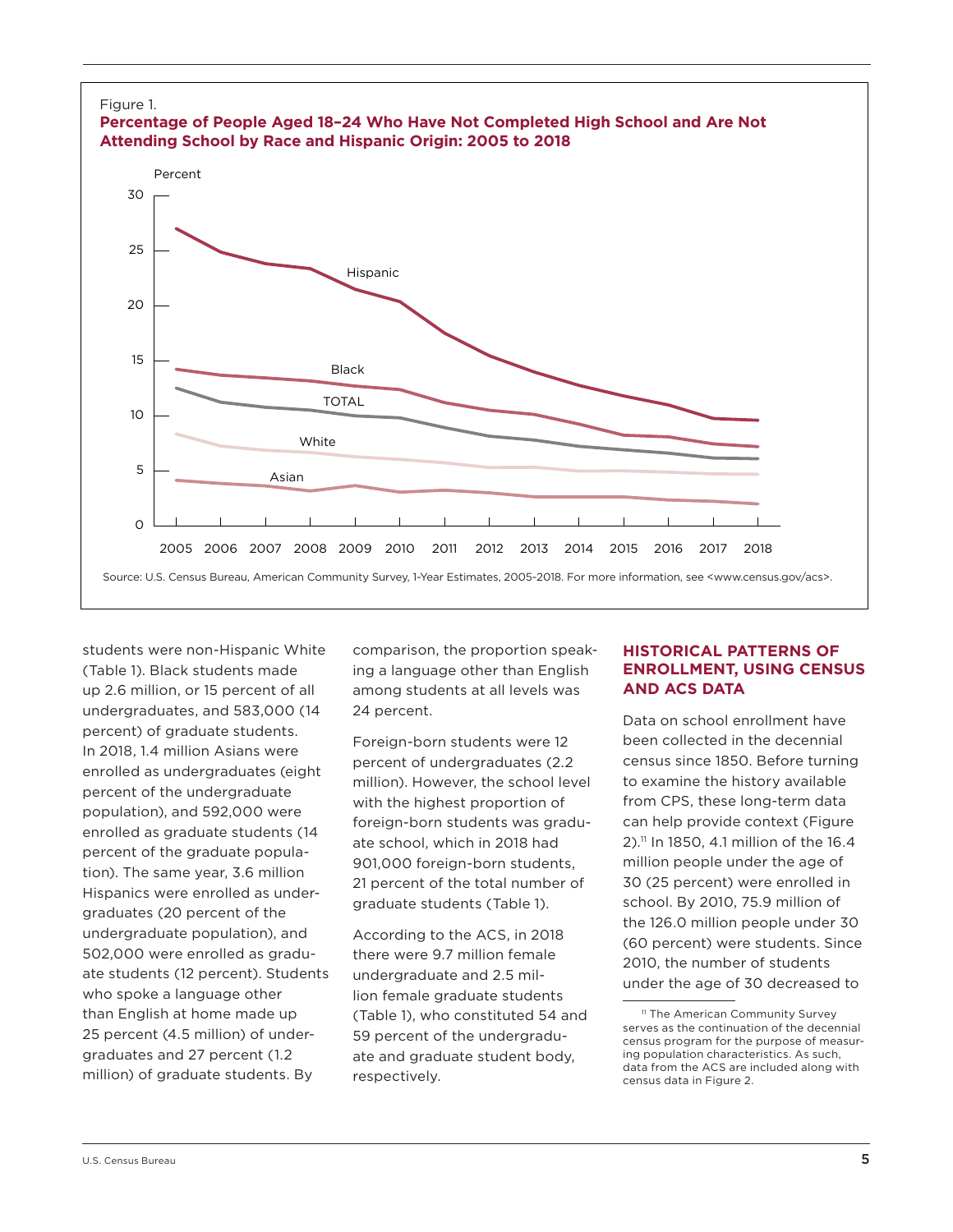

75.0 million in 2018. The percentage of the under-30 population enrolled in school changed only slightly since 2010 (going from 60 percent to 59 percent).

## **HISTORICAL PATTERNS OF TOTAL ENROLLMENT, AND ENROLLMENT BY LEVEL USING CPS DATA**

Although it is convenient to use decennial census data to the distant past, the CPS provides a consistent and detailed record of enrollment from the middle of the twentieth century. The CPS will be the basis for the examination of enrollment in the balance of this report. Levels of school enrollment generally follow levels in the population, with more people college age or elementary school

age leading to more college or elementary students, respectively. For example, the post-World War II baby boom led directly to an increase in elementary school enrollment during the 1960s, followed by an increase in high school enrollment in the early 1970s (Figure 3).<sup>12</sup> Generally, when enrollment does move independent of population, it is at older and younger ages, specifically nursery school and college, as discussed below.

#### **Historical Patterns in Nursery School Enrollment**

In 1964, there were 471,000 nursery school students (Figures 3 and 4). By 2018, this number climbed to 4.8 million. In the period from 1964 to 1978, the number of children in nursery school increased despite a decrease in the overall population of 3- and 4-year-olds. The population of nursery school students went from 6 percent of the size of the population of 3- and 4-year-olds in 1964 to 29 percent in 1978. From 1979 to 1993, there was an increase in the 3- to 4-yearold population, and the number of nursery school students continued to increase both absolutely, and relative to the number of 3- to

<sup>&</sup>lt;sup>12</sup> From 1960 to 1966, elementary school enrollment increased by 2.6 million from 1970 to 1976, and high school enrollment increased by 1.0 million. See: Jessica W. Davis and Kurt Bauman, "School Enrollment in the United States: 2011." *Current Population Reports*, P20-564, U.S. Census Bureau, September, 2013, [<www.census.gov/content/dam/Census](https://www.census.gov/content/dam/Census/library/publications/2013/demo/p20-571.pdf) [/library/publications/2013/demo/p20-571](https://www.census.gov/content/dam/Census/library/publications/2013/demo/p20-571.pdf) [.pdf>](https://www.census.gov/content/dam/Census/library/publications/2013/demo/p20-571.pdf).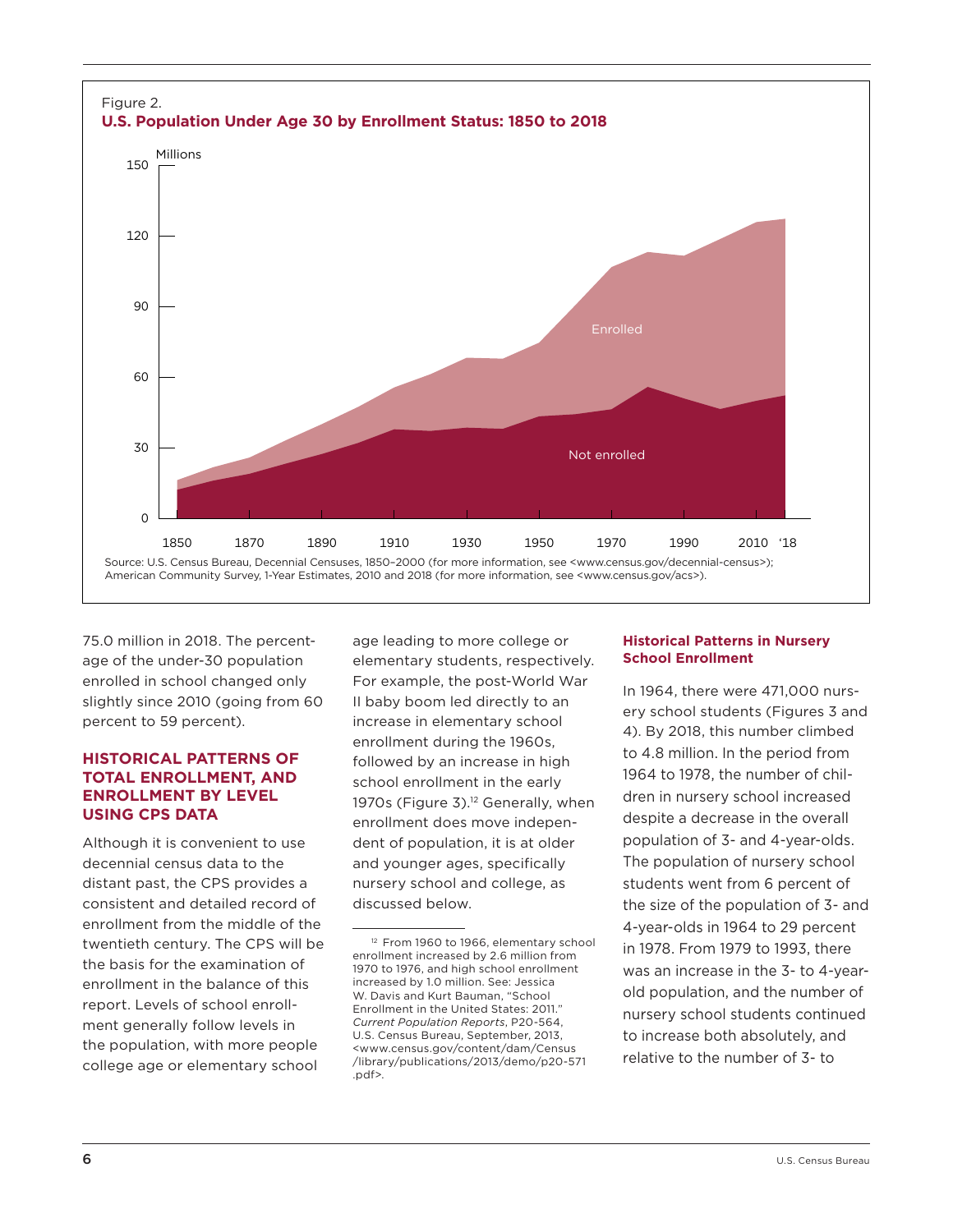

Note: Enrollment estimates were affected by 1994 changes in CPS data collection methods. For general discussion of these changes, see: Sharon R. Cohany, Anne E. Polivka and Jennifer M. Rothgeb, "Revisions in the Current Population Survey Effective January 1994," Employment and Earnings, 41(35) 1994.

Source: U.S. Census Bureau, Current Population Survey, 1955–2018. For more information, see <www.census.gov/cps>.



see: Sharon R. Cohany, Anne E. Polivka and Jennifer M. Rothgeb, "Revisions in the Current Population Survey Effective January 1994," Employment and Earnings, 41(35) 1994.

Source: U.S. Census Bureau, Current Population Survey, 1964-2018. For more information, see <www.census.gov/cps>.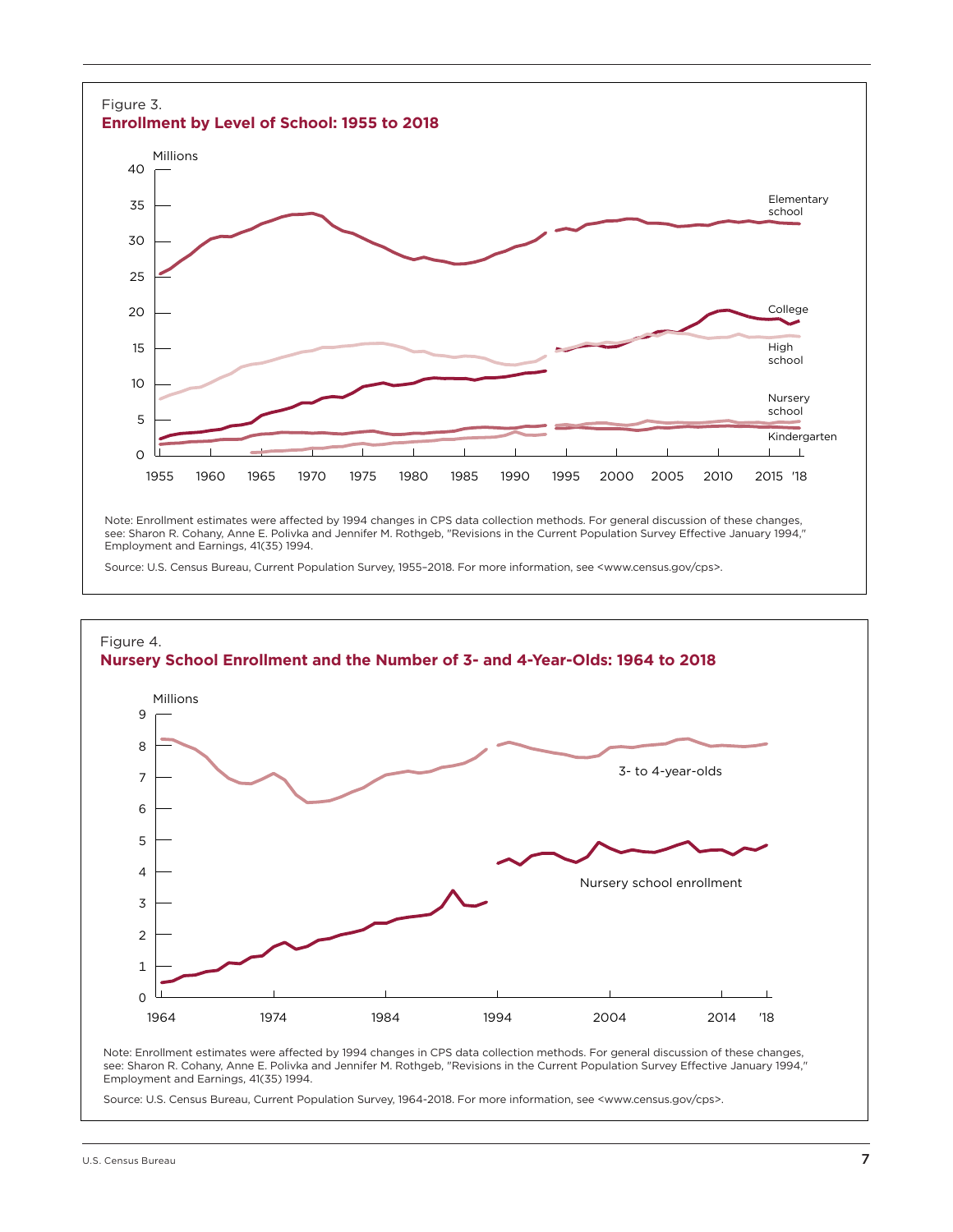4-year-olds, reaching 38 percent in 1993. The apparent jump in nursery school enrollment between 1993 and 1994 may have resulted from changes in data collection procedures, as noted in Figure 4. However, from 1994 to 2000, the ratio of nursery school students to children aged 3 to 4 continued to grow. Since 2000, the population aged 3 and 4 ranged between 7.6 and 8.2 million, and there has been a slight increase in the number of nursery school students, from 4.3 to 4.8 million.

## **Historical Patterns Through 12th Grade Enrollment**

About 96 percent of elementary and secondary school children aged 5 to 17 were enrolled in school in 2018.<sup>13</sup> The enrollment rate for this group remained at 90 percent or higher, even for 16- to 17-year-olds, from 1981 to 2018.14 This stability means that the number of kindergarten through 12th grade students largely reflected the number of children of school age. The entry of the baby boomers, and the children of baby boomers "echo boomers," led to higher numbers of elementary school students (Figure 3). As baby boomers entered school from 1955 to 1970, the number of

<sup>14</sup> See Table A-2, "Percentage of the Population 3-Years-Old and Over Enrolled in School, by Age, Sex, Race, and Hispanic Origin: October 1947 to 2018," <www.census.gov/data/tables/time-series /demo/school-enrollment/cps-historical -time-series.html>.

elementary school students went from 25.5 million to 34.0 million (Figure 3). In 1985, that number had dropped to 26.9 million, with a subsequent increase up to 33.2 million in 2001. Similar patterns were found in high school enrollments. High school enrollment increased from 10.3 million in 1960 to 15.7 million in 1976, decreased to 12.7 million in 1990, and increased again to 17.4 million in 2005. While the size of the school-age population is largely responsible for K-12 enrollment overall, it is true that kindergarten and high school enrollment rates have increased over time. In 1955, 78 percent of 5- and 6-year-olds attended school. In 2018, it was 94 percent.<sup>15</sup> Kindergarten enrollment moved upwards from 1.6 million in 1955 to 4.1 million in 2007. However, the number of kindergarteners has not significantly changed in the past 10 years, from 4.0 million in 2008 to 3.9 million in 2018 (Figure 5). The percentage of kindergarteners attending full-day has seen an increase over the past 50 years. In 1967, 10 percent of kindergarteners attended school full-day, while in 2018 it was 81 percent (Figure 5). While not all states today require their school districts to offer kindergarten (and of those that do, not all require full-day kindergarten specifically), $16$  it is

clear from historical patterns that full-day kindergarten has become predominant.

At high school ages 16 to 17, the percentage attending school has also increased. In 1955, 77 percent of 16- to 17-year-olds attended school, while in 2018, 92 percent attended.17 These changes are seen in high school dropout rates. In 1967, 20 percent of 18- to 24-yearolds had dropped out (not enrolled and not completed high school); in 2018, it was 6 percent.<sup>18</sup>

## **Historical Patterns in College Enrollment**

In 1955, there were 2.4 million students enrolled in college (Figure 3). By 2018, 18.9 million were enrolled. In 1967, 26 percent of 18- to 24-year-olds were attending college, whereas in 2018, 41 percent of the same group were enrolled.19 The increase in college enrollment over this span was not always steady. Enrollment reached 20.4 million in 2011, and declined by 2.0 million from 2011 to 2017, followed by an increase in 2018 (Figure 3). While women were about equally likely to attend undergraduate college in

<sup>&</sup>lt;sup>13</sup> See Table 1, "Enrollment Status of the Population 3-Years-Old and Over, by Sex, Age, Race, Hispanic Origin, Foreign-Born, and Foreign-Born Parentage: October 2018," <www.census.gov/data/tables/2018 /demo/school-enrollment/2018-cps.html>.

<sup>15</sup> Ibid.

<sup>&</sup>lt;sup>16</sup> Table 5.3, "Types of state and district requirements for kindergarten entrance and attendance, waivers and exemptions for kindergarten entrance, by state: 2018," National Center for Education Statistics, State Educational Reforms, <https://[nces.](https://nces.ed.gov/programs/statereform/tab5_3.asp) [ed.gov/programs/state reform](https://nces.ed.gov/programs/statereform/tab5_3.asp) [/tab5\\_3.asp>](https://nces.ed.gov/programs/statereform/tab5_3.asp).

<sup>17</sup> Table A-2, "Percentage of the Population 3-Years-Old and Over Enrolled in School, by Age, Sex, Race, and Hispanic Origin: October 1947 to 2018," <[www.census.gov/data/tables/time-series](http://www.census.gov/data/tables/time-series/demo/school-enrollment/cps-historical-time-series.html) [/demo/school-enrollment/cps-historical](http://www.census.gov/data/tables/time-series/demo/school-enrollment/cps-historical-time-series.html) [-time-series.html>](http://www.census.gov/data/tables/time-series/demo/school-enrollment/cps-historical-time-series.html).

<sup>&</sup>lt;sup>18</sup> Table A-5A, Population 14 to 24 Years [Old by High School Graduate Status,](https://www2.census.gov/programs-surveys/demo/tables/school-enrollment/time-series/cps-historical-time-series/tablea-5a.xlsx)  [College Enrollment, Attainment, Sex, Race,](https://www2.census.gov/programs-surveys/demo/tables/school-enrollment/time-series/cps-historical-time-series/tablea-5a.xlsx)  [and Hispanic Origin: October 1967 to 2](https://www2.census.gov/programs-surveys/demo/tables/school-enrollment/time-series/cps-historical-time-series/tablea-5a.xlsx)018, CPS Historical Time Series Tables on School Enrollment, U.S. Census Bureau, <[www.census.gov/data/tables/time-series](https://www.census.gov/data/tables/time-series/demo/school-enrollment/cps-historical-time-series.html) [/demo/school-enrollment/cps-historical](https://www.census.gov/data/tables/time-series/demo/school-enrollment/cps-historical-time-series.html) [-time-series.html>](https://www.census.gov/data/tables/time-series/demo/school-enrollment/cps-historical-time-series.html).

<sup>19</sup> Ibid.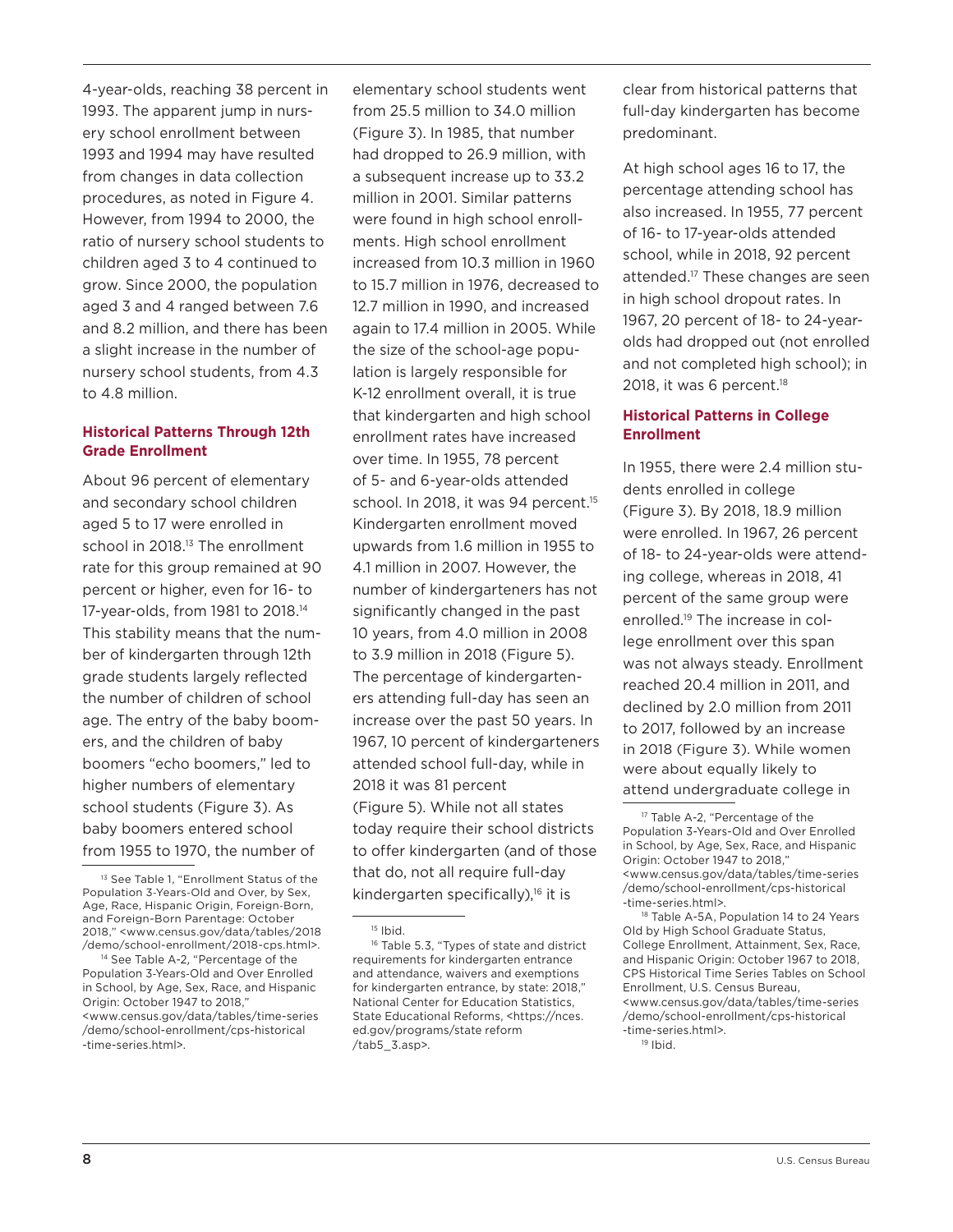

the 1900s to 1930s, during the period from 1930 to 1950, men became more likely to attend.<sup>20</sup> In 1947, according to CPS data, 27 percent of college students were women (Figure 6). Around this time, women began to make up an increasing share of the college population, with a femalemajority crossover taking place

in the late  $1970s$ .<sup>21</sup> By 2001, there were 2.1 million more female college students than male college students; by 2012, there were 2.7 million more, and in the past four years there has remained close to 2.0 million more female than

male students.<sup>22</sup> In 2018, women made up 56 percent of the college population.

While the common image of college students as 20-somethings away from home and spending their time in classes and dorms at 4-year universities reflects reality for some, the fact is that the American college experience is diverse. According to

<sup>20</sup> Claudia Goldin, Lawrence F. Katz, and Ilyana Kuziemko, 2006, "The Homecoming of American College Women: The Reversal of the College Gender Gap," National Bureau of Economic Research, Working Paper 12139 [<www.nber.org/papers](http://www.nber.org/papers/w12139) [/w12139](http://www.nber.org/papers/w12139)>.

<sup>&</sup>lt;sup>21</sup> In 1976, 48 percent of college students were female, statistically less than one-half. In 1977 and 1978, the percentage who were female were not statistically different from half. In 1979 and 1980, women were 52 percent of the student body each year, slightly above the 50 percent level.

<sup>&</sup>lt;sup>22</sup> The gap between female and male college students in 2001 was statistically different from the gap in 2012, but not from the gap in any year from 2013 to 2018. The 2012 gap was different from the gaps from 2014 to 2018. The 2013 gap differed from 2014 and 2016. All other comparisons of male-female gaps between years 2001 and 2012-2018 were not statistically significant.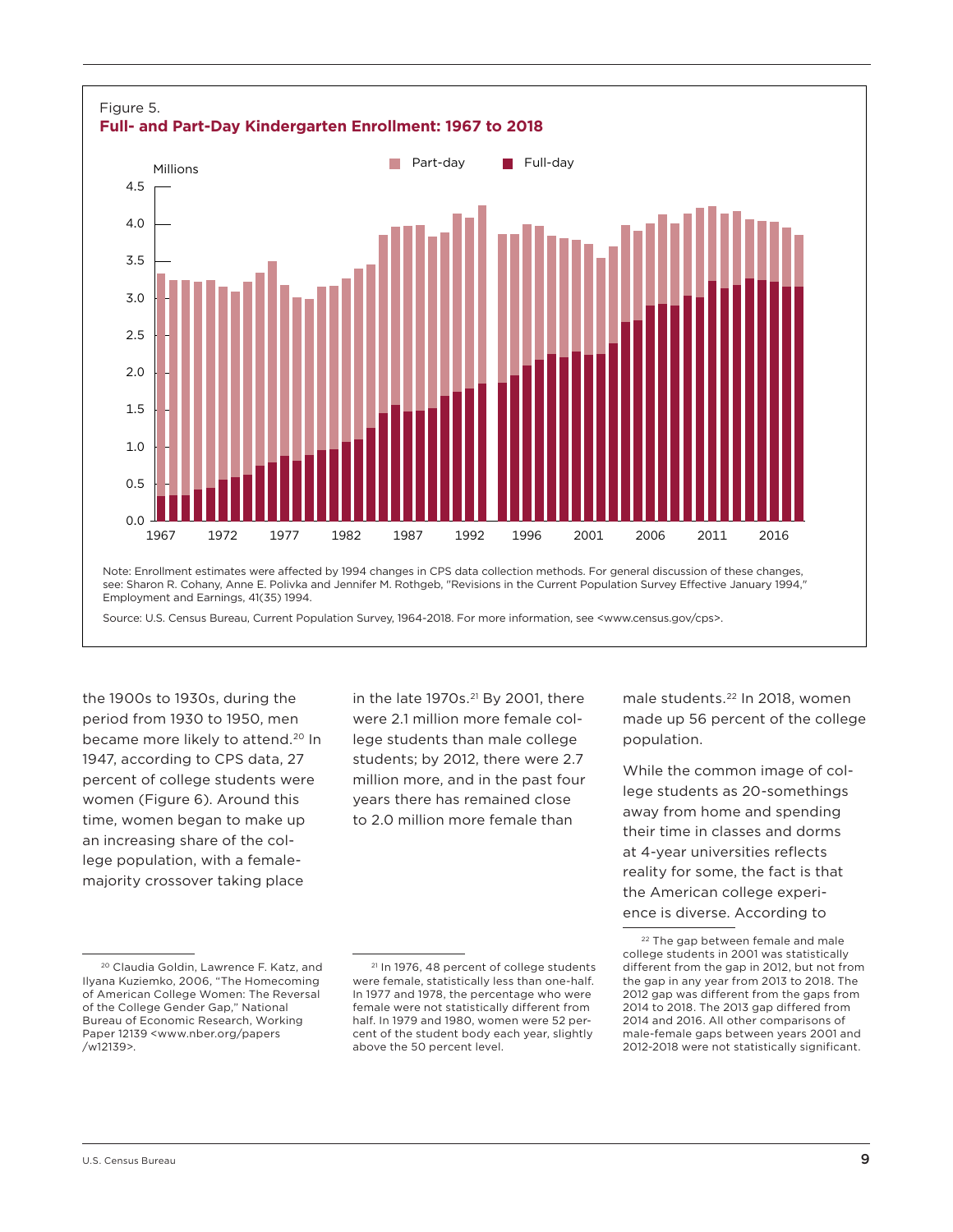

the 2018 CPS, a little over half (56 percent) of college students were undergraduates at 4-year universities, while 23 percent were undergraduates at 2-year colleges, and 22 percent were graduate students (Table 3).<sup>23</sup> The percentage of undergraduates who were attending 2-year institutions declined from 2012 (36 percent) to 2018 (29 percent). This change was described in a recent Census Bureau report showing how post-recession 4-year college enrollment rebounded to above where it was before the recession, whereas 2-year college enrollment

did not.24 From 1980 to 2015, the proportion of undergraduates attending a 2-year college had averaged one-third (34 percent).<sup>25</sup>

In 2018, 56 percent of college students were enrolled in 4-year undergraduate schools. Nearly half (47 percent) of all students fit into the conventional image of full-time, 4-year undergraduates, while 8 percent were part-time, 4-year undergraduates (Table 3). Graduate students were more likely than undergraduate students to be part-time. Overall, 22 percent of all college students were graduate students while 8 percent were part-time graduate students, which means that 39 percent of graduate students were part-time. Among students in 2-year schools, 35 percent were part-time (8 percent out of 23 percent). Among students in 4-year schools, 15 percent were part-time (8 percent of 56 percent). Older people were more likely to be enrolled in graduate programs: 45 percent of students 25 to 34 and 47 percent of students 35 and over, compared

<sup>&</sup>lt;sup>23</sup> The percentage of college students who were at 2-year colleges and the percentage who were graduate students were not statistically different.

<sup>24</sup> Erik P. Schmidt, "Postsecondary Enrollment Before, During, and Since the Great Recession," Current Population Reports, P20-580, U.S. Census Bureau, April 2018, <[www.census.gov/content/dam](https://www.census.gov/content/dam/Census/library/publications/2018/demo/P20-580.pdf) [/Census/library/publications/2018/demo](https://www.census.gov/content/dam/Census/library/publications/2018/demo/P20-580.pdf) [/P20-580.pdf>](https://www.census.gov/content/dam/Census/library/publications/2018/demo/P20-580.pdf).

<sup>&</sup>lt;sup>25</sup> Table A-7, College Enrollment of Students 14 Years Old and Over, by Type of College, Attendance Status, Age, and Sex: October 1970 to 2018, CPS Historical Time Series Tables on School Enrollment, U.S. Census Bureau. <[www.census.gov/data](https://www.census.gov/data/tables/time-series/demo/school-enrollment/cps-historical-time-series.html) [/tables/time-series/demo/school](https://www.census.gov/data/tables/time-series/demo/school-enrollment/cps-historical-time-series.html) [-enrollment/cps-historical-time-series.](https://www.census.gov/data/tables/time-series/demo/school-enrollment/cps-historical-time-series.html) [html>](https://www.census.gov/data/tables/time-series/demo/school-enrollment/cps-historical-time-series.html).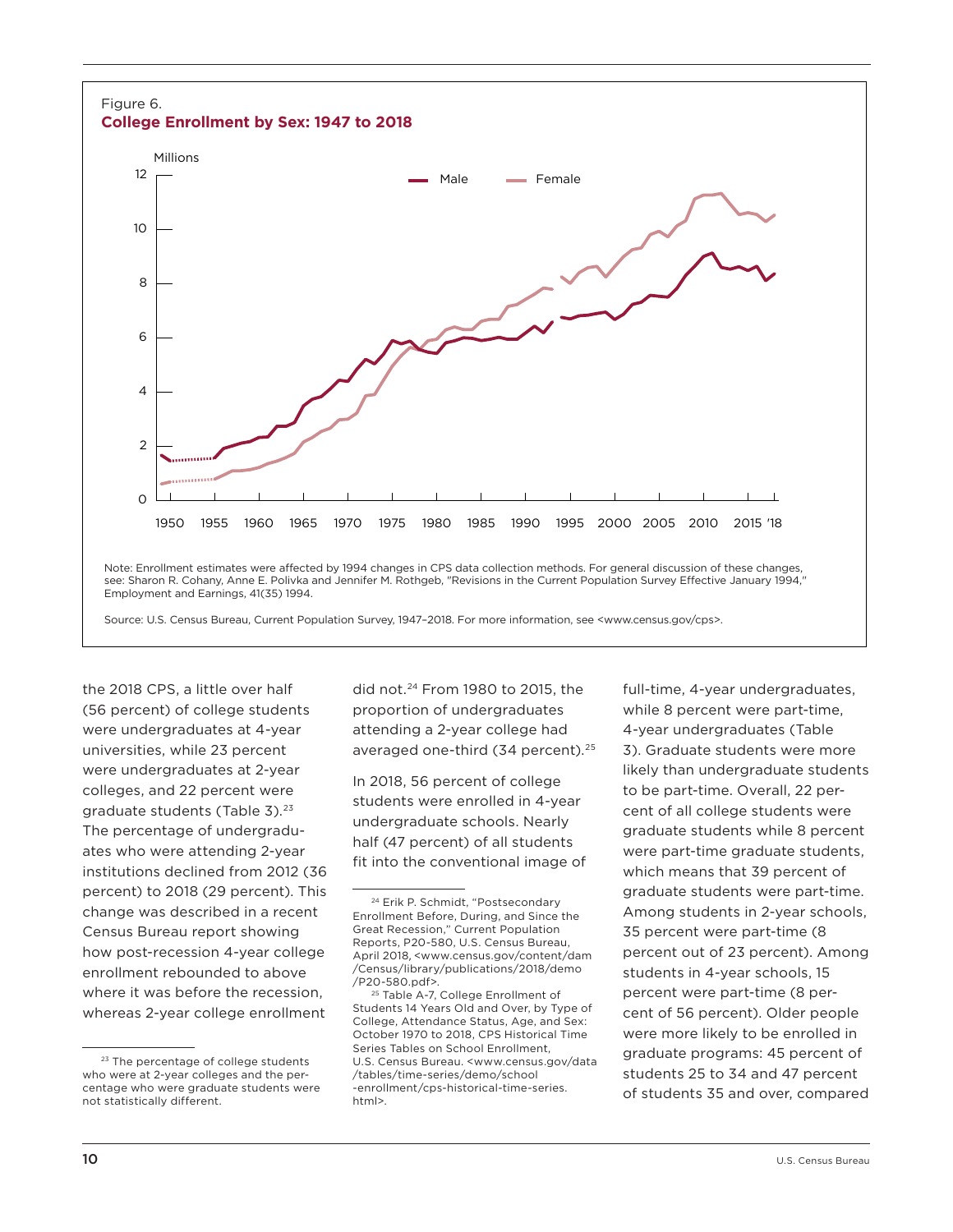#### Table 3.

## **Distribution of College Enrollment by Type of School, Level, and Full-Time/Part-Time Status by Selected Characteristics: 2018**

(In percent)

| Selected characteristics  | Two-year undergraduate |                       |      |       | Four-year undergraduate |      | Graduate school |           |           |
|---------------------------|------------------------|-----------------------|------|-------|-------------------------|------|-----------------|-----------|-----------|
|                           | Total                  | Full-time   Part-time |      | Total | Full-time Part-time     |      | Total           | Full-time | Part-time |
| <b>Total</b>              | 22.6                   | 14.6                  | 8.0  | 55.8  | 47.4                    | 8.4  | 21.6            | 13.1      | 8.5       |
| <b>Sex</b>                |                        |                       |      |       |                         |      |                 |           |           |
|                           | 21.8                   | 14.9                  | 7.0  | 58.5  | 50.7                    | 7.8  | 19.7            | 12.5      | 7.1       |
| Female                    | 23.2                   | 14.4                  | 8.8  | 53.7  | 44.8                    | 8.9  | 23.1            | 13.6      | 9.5       |
| Age                       |                        |                       |      |       |                         |      |                 |           |           |
|                           | 33.6                   | 28.9                  | 4.7  | 65.6  | 62.8                    | 2.8  | 0.9             | 0.9       | 0.0       |
|                           | 18.2                   | 11.8                  | 6.4  | 68.7  | 61.5                    | 7.2  | 13.1            | 10.4      | 2.7       |
|                           | 19.5                   | 8.4                   | 11.1 | 35.8  | 22.2                    | 13.6 | 44.7            | 28.2      | 16.5      |
|                           | 22.1                   | 8.3                   | 13.8 | 30.8  | 17.2                    | 13.6 | 47.1            | 18.3      | 28.8      |
| Race and Hispanic origin  |                        |                       |      |       |                         |      |                 |           |           |
| White alone               | 22.7                   | 14.7                  | 8.0  | 57.0  | 48.7                    | 8.4  | 20.3            | 11.6      | 8.7       |
| White alone, non-Hispanic | 18.9                   | 12.5                  | 6.4  | 58.0  | 50.0                    | 8.1  | 23.1            | 13.1      | 9.9       |
| Black alone               | 24.4                   | 14.9                  | 9.4  | 51.8  | 42.1                    | 9.8  | 23.8            | 14.2      | 9.6       |
| Asian alone               | 15.4                   | 11.4                  | 4.0  | 52.2  | 47.2                    | 5.0  | 32.4            | 26.6      | 5.9       |
| Hispanic (any race)       | 34.6                   | 20.6                  | 13.9 | 53.5  | 44.4                    | 9.1  | 11.9            | 7.1       | 4.8       |
| Employment <sup>1</sup>   |                        |                       |      |       |                         |      |                 |           |           |
|                           | 20.9                   | 6.8                   | 14.1 | 38.6  | 20.8                    | 17.8 | 40.5            | 15.7      | 24.8      |
| Part-time                 | 27.0                   | 17.8                  | 9.2  | 58.6  | 50.4                    | 8.2  | 14.4            | 10.8      | 3.6       |
| Not employed              | 20.8                   | 17.1                  | 3.7  | 64.0  | 60.9                    | 3.1  | 15.1            | 13.0      | 2.1       |

1 "Not employed" category includes the unemployed (looking for work) and those not looking for work. Note: Details may not sum to totals due to rounding.

Source: U.S. Census Bureau, School Enrollment Supplement, October 2018. For more information, see <www.census.gov/cps>.

with under 13 percent of students aged 20 to 24 and 1 percent of students under 20.<sup>26</sup> Enrollment in 2-year colleges were common among 15- to 19-year-olds (34 percent), while the proportion in 2-year schools didn't vary much among students aged 20 and over (18 to 22 percent). $27$  One-third (34 percent) of students aged 25 and over were attending 4-year undergraduate colleges.

Differences across race and Hispanic origins were notable at the 2-year and graduate school

levels. Non-Hispanic Whites and Asians were less likely to be attending a 2-year school (19 percent and 15 percent, respectively) than Blacks (24 percent) and Hispanics (35 percent). At the graduate school level, Asian college students were more likely than other groups to be enrolled (32 percent), followed by Blacks (24 percent), non-Hispanic Whites (23 percent), and Hispanics (12 percent).<sup>28</sup>

Two-year colleges and graduate school were both popular among people who combined enrollment and employment. More than one-third (41 percent) of full-time employed students were in graduate school. Employed students were also more likely than nonworking students to attend college part-time.

#### **College Students and Adult Roles**

In 2018, college students under the age of 30 in the United States constituted 80 percent of all college students (both undergraduate and graduate).29 Figure 7 indicates that a greater proportion of young people in their 20s were enrolled than in the past, with increases

<sup>26</sup> The percentage in graduate programs was not statistically different between those aged 25 to 34 and those 35 and over.

<sup>&</sup>lt;sup>27</sup> The proportion of college students in 2-year schools among 20- to 24-yearolds was not significantly different from the proportion in 2-year schools among people 25 to 34. The proportion in 2-year schools among 25- to 34-year-olds was not significantly different from the proportion in 2-year schools among people 35 and over.

<sup>28</sup> The percentage of Black college students attending graduate school was not statistically different from the percentage of non-Hispanic White students doing so. Neither of these were statistically different from the percentage of Blacks attending 2-year colleges. In addition, the percentage of Asian students attending graduate school were not statistically different from the percentage of Hispanics attending 2-year colleges.

<sup>29</sup> See "School Enrollment in the United States: October 2018 - Detailed Tables," Table 1. Enrollment Status of the Population 3 Years Old and Over, by Sex, Age, Race, Hispanic Origin, Foreign-Born, and Foreign-Born Parentage: October 2018. <[www.census.gov/data/tables/2018/demo](https://www.census.gov/data/tables/2018/demo/school-enrollment/2018-cps.html) [/school-enrollment/2018-cps.html](https://www.census.gov/data/tables/2018/demo/school-enrollment/2018-cps.html)>.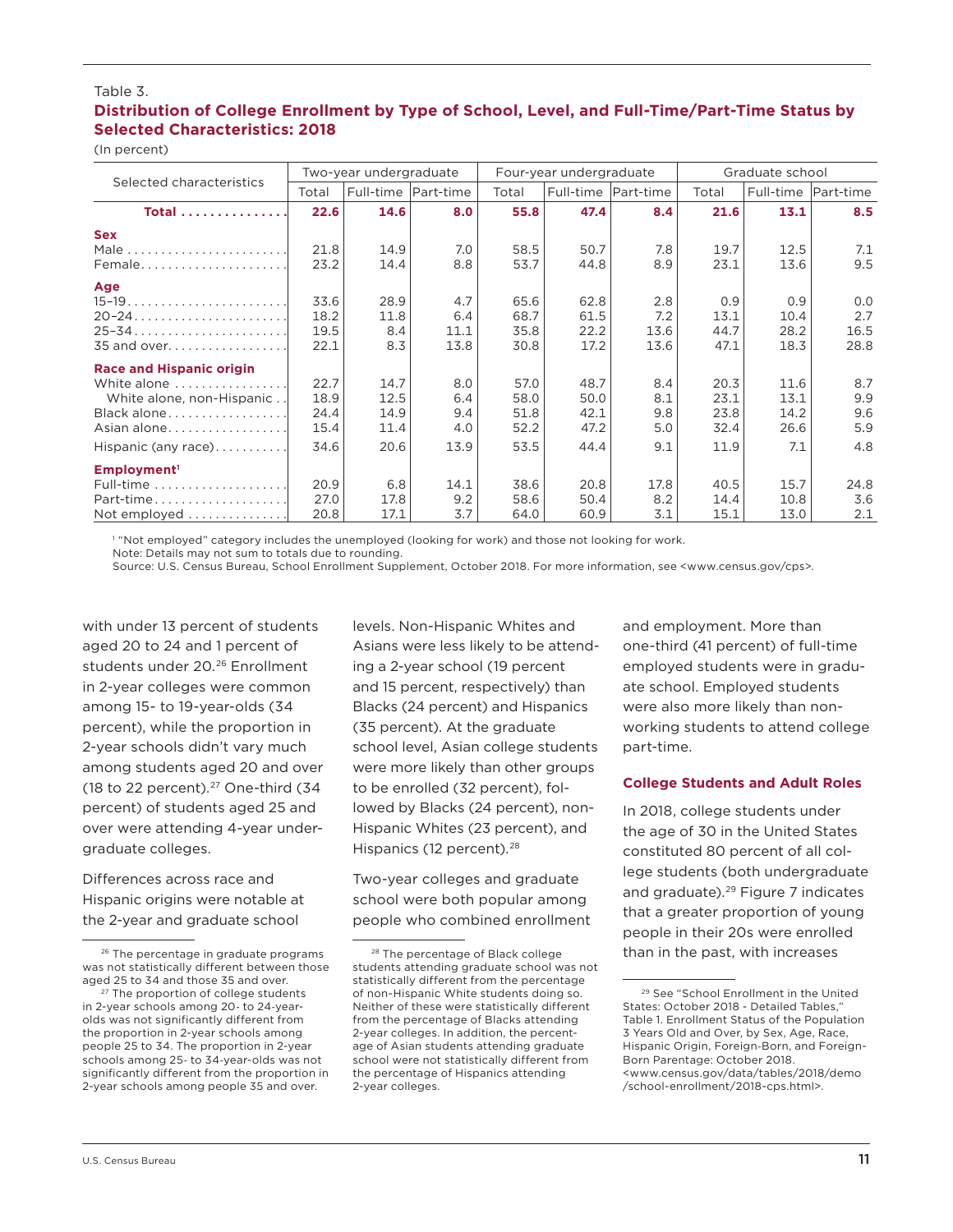

across the board for this age group. In 1960, 19 percent, 9 percent, and 5 percent of the 20 to 21 age group, 22 to 24 age group, and 25 to 29 age group, respectively, were in school. By 2018, these numbers all significantly increased to 55 percent, 28 percent, and 13 percent, respectively. From 2011 to 2018, the 20- to 21-year age group has not changed statistically, while older groups had a decrease in their rates of enrollment.

In recent years, students aged 30 and over have formed a decreasing portion of the undergraduate college population: in 2000, 18 percent of undergraduate college students were aged 30 or older, whereas in 2018 only 14 percent were aged 30 or older

(Figure 8). As the undergraduate student body became increasingly younger, the number who combined college attendance and certain adult roles also declined. A smaller proportion of undergraduate college students were married or had children. In 2000, 18 percent of students were married compared with 12 percent in 2018; 16 percent of students had at least one resident child compared with 11 percent in 2018; full-time employment was combined with enrollment for 28 percent of students in 2000, and 20 percent of students in 2018. In addition to the overall downward shift, the prevalence of these roles may have been shaped by the enrollment and employment opportunities

during a time when the economy was recovering from the Great Recession.30

In 2018, the majority of college students had not yet entered the "adult roles" of marriage, parenthood, or full-time employment. However, a significant minority (36 percent) of college students (undergraduate and graduate students together) were married, parents, or working full-time. To obtain accurate estimates for small subsets of the college population, we use a larger sample than what is available from a single year of

<sup>&</sup>lt;sup>30</sup> Erik P. Schmidt, "Postsecondary Enrollment Before, During, and Since the Great Recession." *Current Population Reports*, P20-580, U.S. Census Bureau, April 2018. <[www.census.gov/content/dam](https://www.census.gov/content/dam/Census/library/publications/2018/demo/P20-580.pdf) [/Census/library/publications/2018/demo](https://www.census.gov/content/dam/Census/library/publications/2018/demo/P20-580.pdf) [/P20-580.pdf](https://www.census.gov/content/dam/Census/library/publications/2018/demo/P20-580.pdf)>.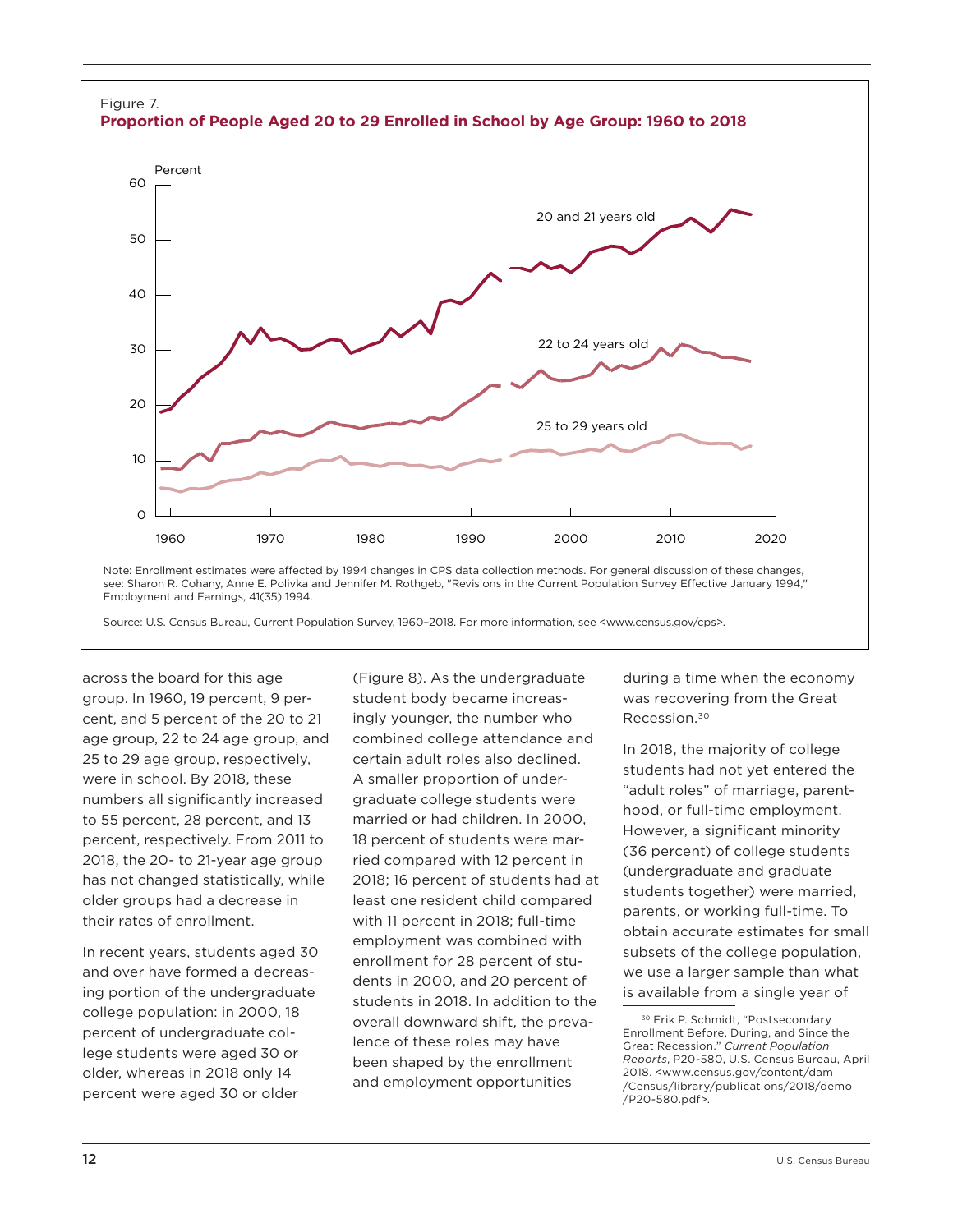

see <www.census.gov/cps>.

CPS data. Adult characteristics are examined in Table 4 using averages from CPS data pooled over three years (2016–2018). Students in adult roles generally require more flexible school schedules in order to accommodate their schooling and their other work and family responsibilities. Parentstudents in particular tended to be disproportionately represented in the less traditional for-profit colleges.31 Attendance at 2-year colleges and part-time attendance accompanied adult roles for both men and women (Table 4). For example, while 76 percent of female undergraduate students with none of these adult roles attended a 4-year institution, only

59 percent of female undergraduate parents did. Similarly, a large majority (89 percent) of female undergraduates with no adult roles were enrolled full-time, but just over half (53 percent) of female undergraduate parents were. For people who are juggling adult roles, the picture of the full-time student at a traditional 4-year university or college does not fit as well as it does for their often younger counterparts who have more flexibility to devote themselves full-time to their studies.

Women were more likely than men to be in some adult roles (especially raising at least one child) while also attending school. Of female college students, 40 percent had at least one "adult role" of marriage, parenthood, or fulltime work, compared with 31 percent of men. The percent of female and male students who were employed full-time was 27 percent and 25 percent respectively.

Women were more likely than men to go to school as a parent: 18 percent compared with 9 percent for men, and were significantly more likely to be married as students (18 percent versus 16 percent). The contrast between men and women college students in adult roles are shown graphically in Figure 9. Age also had a strong relationship with adult roles, with 24 percent of students under 30 having at least one of these roles, and 86 percent of students 30 and over having such a role. Despite the potential difficulty of attending school while simultaneously fulfilling other adult roles such as full-time employment, parenthood, or marriage, a number of students did so.

<sup>31</sup> Julie Anderson, Lindsey Reichlin Cruse, Barbara Gault, "Single Mothers Overrepresented at For-Profit Colleges." IWPR #Q063, Institute for Women's Policy Research, September 2017, <https://[iwpr](https://iwpr.org/publications/single-mothers-overrepresented-profit-colleges/) [.org/publications/single-mothers](https://iwpr.org/publications/single-mothers-overrepresented-profit-colleges/) [-overrepresented-profit-colleges/](https://iwpr.org/publications/single-mothers-overrepresented-profit-colleges/)>.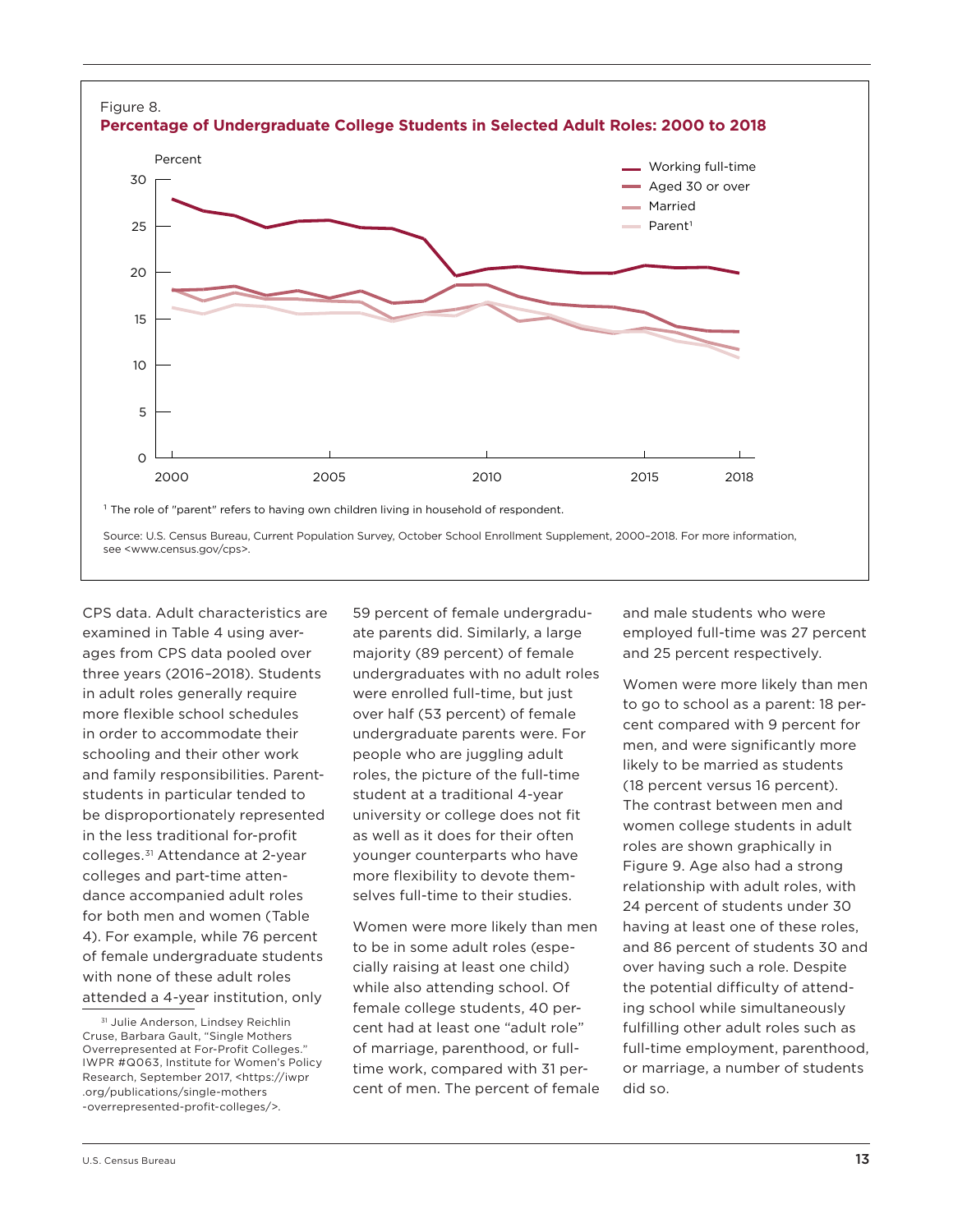## Table 4. **Type of Enrollment by Adult Roles of College Students: 2016–2018 Averaged Data**

(Numbers in thousands)

|                  | Average annual     | Undergraduate     | Graduate          |                   |  |
|------------------|--------------------|-------------------|-------------------|-------------------|--|
| Adult roles      | number of students | Percent four-year | Percent full-time | Percent full-time |  |
| <b>Male</b>      |                    |                   |                   |                   |  |
|                  | 8,376              | 71.3              | 80.1              | 65.6              |  |
| No adult roles   | 5.764              | 73.5              | 89.7              | 88.0              |  |
|                  | 759                | 63.7              | 52.0              | 47.4              |  |
| Unmarried parent | 103                | 59.3              | 50.7              | 48.2              |  |
| Married          | 1,312              | 63.6              | 54.9              | 50.6              |  |
| Full-time work   | 2.091              | 64.5              | 45.4              | 40.7              |  |
| <b>Female</b>    |                    |                   |                   |                   |  |
|                  | 10,457             | 71.3              | 76.8              | 57.6              |  |
| No adult roles   | 6.272              | 76.2              | 89.4              | 85.9              |  |
| Parent           | 1,861              | 58.6              | 52.5              | 43.5              |  |
| Unmarried parent | 841                | 55.1              | 56.3              | 54.6              |  |
| Married          | 1,908              | 63.8              | 49.5              | 41.7              |  |
| Full-time work   | 2,785              | 64.8              | 44.3              | 35.0              |  |

1 The role of "parent" refers to having own children living in household of respondent.

Note: Data in this table represent an equally-weighted average of the numbers in each category from each of the three years. Categories of parenthood, marriage and full-time work overlap.

Source: US Census Bureau, Current Population Survey, October School Enrollment Supplement: 2016, 2017, and 2018. For more information, see <www.census.gov/cps>.

## **SOURCES OF THE DATA**

Most estimates in this report are from the 2018 American Community Survey (ACS) and the October 2018 supplement to the Current Population Survey (CPS). Some estimates are based on data obtained by the ACS and CPS in earlier years. The population represented (the population universe) in the 2018 ACS includes both the household and the group quarters populations (the resident population). The group quarters population consists of the institutionalized population (such as people in correctional institutions or nursing homes) and the noninstitutionalized population (most of whom reside in college dormitories). The population represented (the population universe) in the School Enrollment Supplement to the October 2018 CPS is the civilian noninstitutionalized population living in the U.S. The institutionalized population, which is excluded from the population universe, is composed primarily of the population

in correctional institutions and nursing homes (98 percent of the 4.0 million institutionalized people in Census 2010).<sup>32</sup>

## **ACCURACY OF THE ESTIMATES**

Statistics from sample surveys are subject to sampling error and nonsampling error. All comparisons presented in this report have taken sampling error into account and are significant at the 90 percent confidence level. This means the 90 percent confidence interval for the difference between estimates being compared does not include zero. Nonsampling error in surveys may be attributed to a variety of sources, such as how the survey was designed, how respondents interpret questions, how able and willing respondents are to provide correct answers, and how accurately answers are coded and classified. To minimize

these errors, the Census Bureau employs quality control procedures in sample selection, the wording of questions, interviewing, coding, data processing, and data analysis. The final ACS population estimates are adjusted in the weighting procedure for coverage error by controlling specific survey estimates to independent population controls by sex, age, race, and Hispanic origin. This weighting partially corrects for bias due to over- or under-coverage, but biases may still be present, for example, when people who were missed differ from those interviewed in ways other than sex, age, race, and Hispanic origin. How this weighting procedure affects other variables in the survey is not precisely known. All of these considerations affect comparisons across different surveys or data sources. For information on sampling and estimation methods, confidentiality protection, and sampling and

<sup>32</sup> See U.S. Census Bureau, 2010 Census Summary File 2, Table PCT38, "Group Quarters Population by Group Quarters Type."